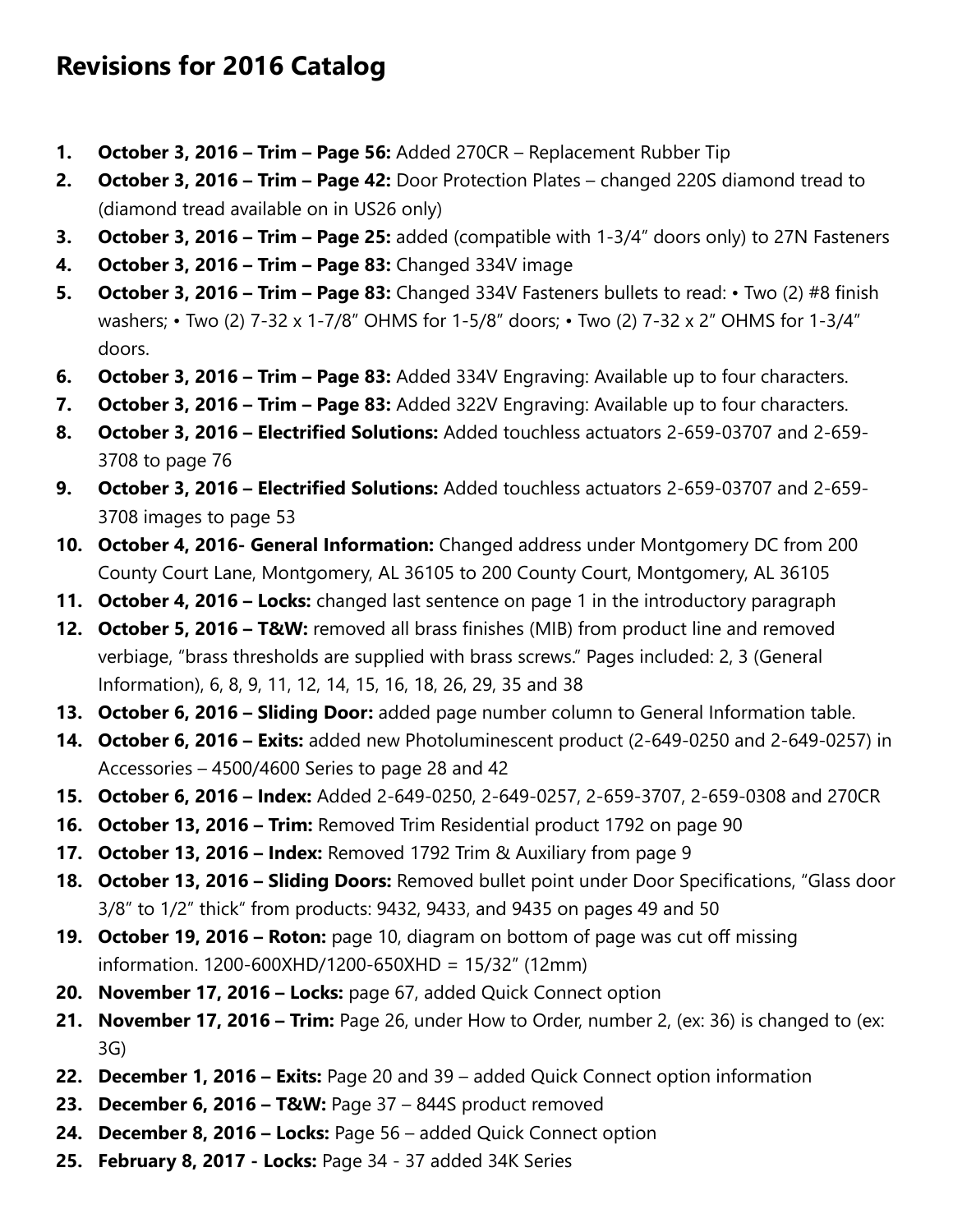- **26. April 21, 2017 Roton:** Page 14 updated electric hinge modifications with changes from Rev S hole pattern.
- **27. May 5, 2017 Threshold & Weatherstrip:** Page 6 deleted 414S as the product has been discontinued.
- **28. May 8, 2017 Euroline:** Page 11 updated specs to current measurements.
- **29. May 19, 2017 Electrified:** Page 9 note added about the 3902 Mortise Cylinder to the 2-679- 0630 product.
- **30. May 19, 2017 Trim & Auxiliary:** Page 85 209 Floor Door Stop, removed finishes US4, US5, US10A, UA15A, US26D, ABA. Added finished AN.
- **31. May 19, 2017 Trim & Auxiliary:** Page 85 BL6209 Floor Door Stop, removed finishes US3, US4, US5, US10A, US15A, US15, US26.
- **32. May 19, 2017 Locks:** Page 7 2300 Series Latchbolts, changed descriptions of 2-639-7607, 2-639-7608, 2-639-7609, 2-639-7610 to include spring latch.
- **33. May 19, 2017 Thresholds & Weatherstripping:** Page 19 619S Threshold Anchor has been discontinued.
- **34. May 19, 2017 Trim & Auxiliary:** Page 87 1413 Flush Bolt, removed finishes US5, US15A, ABA, AN.
- **35. May 19, 2017 Trim & Auxiliary:** Page 87 1414 Flush Bolt, removed finishes US5, US10A, US15A, US26, ABA, AN.
- **36. May 19, 2017 Trim & Auxiliary:** Page 42 193S Door Protection Plate has been discontinued.
- **37. May 19, 2017 Locks:** Page 78 2-639-7084 Standard Cloverleaf Cam updated photo
- **38. May 24, 2017 Exit Devices:** Page 7 4500 Series Exit Device updated ELR modifications with DE and OBDE.
- **39. May 24, 2017 Electrified Solutions:** Page 9 added On-Board Delayed Egress product.
- **40. June 8, 2017 Euroline:** Page 32 4200 Series Rim, changed note under Strikes.
- **41. June 8, 2017 Electrified:** Page 75 Added 2-659-0319 Drive Shaft Arm Removal Tool.
- **42. June 8, 2017 Electrified:** Page 9,11,14 information changed from "dry contact" to "dry input" for 4501 OBDE/4601 OBDE, 4501 DE/4601 DE/2-679-0630, and 2958 Integrated Delayed Egress Lock.
- **43. June 8, 2017 Trim & Auxiliary:** Page 42 removed US26 finish from 1413 Flush Bolt.
- **44. June 21, 2017 Trim & Auxiliary:** Pages 85-86 removed BL6209, BL6211, and BL6212.
- **45. June 26, 2017 Thresholds & Weatherstripping:** Page 21 added the 710S Adhesive Mullion Seal product.
- **46. June 26, 2017 Thresholds & Weatherstripping:** Page 22 added "NFPA 80" to Smoke Seal Systems.
- **47. July 7, 2017 Locks:** Pages 65, 66, 70 Removed 'RCNAF Round Corner Narrow 1-1/16"' from the Specifications/Armor Front sections. Page 70 - Removed '1-1/16" x 8" x 7/32" (27mm x 203mm x 5mm) - Optional'
- **48. July 10, 2017 Thresholds & Weatherstripping:** Page 20 Removed UL rating on 810S. Added Smoke and Draft Control test to 770S.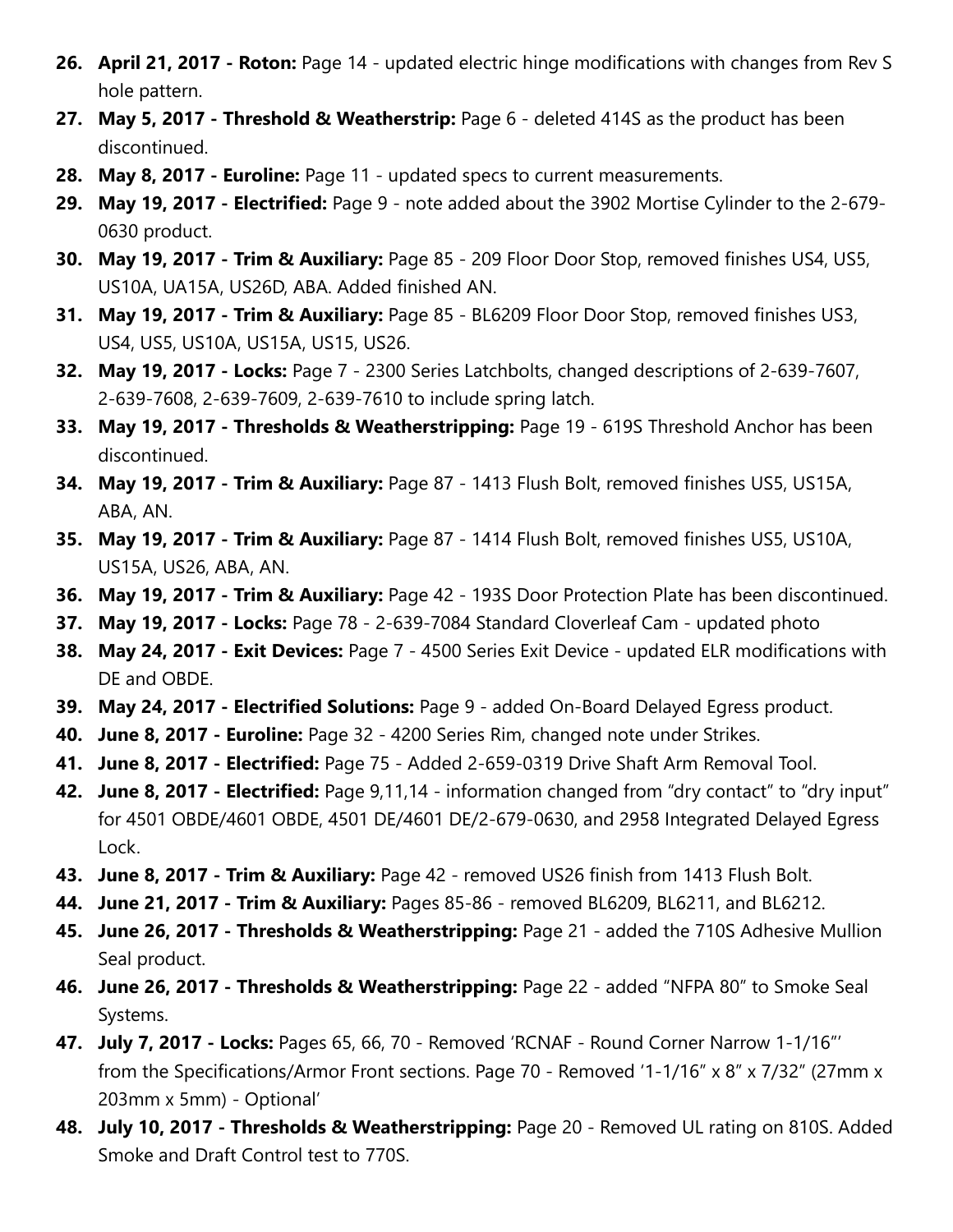- **49. July 24, 2017 Commercial Hinges:** Page 25 -Added a note on the EC1105 "Note: the 4.5" x 4" size is only available in US26D."
- **50. July 24, 2017 Locks:** Page 82 updated 3909 and 3969 images.
- **51. July 31, 2017 Door Controls:** Page 32 Changed "covers" on 5400 to reflect that there are no covers sold on this product.
- **52. August 4, 2017 Door Controls:** Page 3 Added the following disclosure to our ADA Requirements statement: "To maximize hinge life and assist in achieving ADA compliance, Hager recommends the use of anti-friction or ball bearing hinges with our door closer products."
- **53. August 9, 2017 Architectural Hinges:** Page 25 Added a note that the ECBB1103 does not come in a US26D finish.
- **54. August 17, 2017 Threshold & Weatherstripping:** Page 17 Removed 621S and 622S products.
- **55. September 15, 2017 Electrified Solutions:** Page 42 Updated photo for 2-679-0625.
- **56. September 28, 2017 Commercial Hinges:** Page 29 Updated machine screw sizes for BB2169.
- **57. October 9, 2017 Thresholds & Weatherstripping:** Removed MIB finish for 401S, 403S, 404S, 411S, 413S, 415S, 416S, 417S, 418S, 426S, 428S, 432S, 433S, 440S, 445S, 450S, 455S, 460S, 470S, 484S, 520S, 532S, 541S, 552S, 575S, 603S, 604S, 608S, 651S, 652S, 653S, 654S, 655S, 701S, 750S, 870S, 872S, 875S.
- **58. October 10, 2017 Trim & Auxiliary:** 193S and 194S removed due to consolidation into 190S series, which will now offer four beveled edges at no additional cost. 223S and 224S removed due to consolidation into 220S series, which will now offer four beveled edges at no additional cost.
- **59. October 10, 2017 Sliding Door:** Updated specifications for 9436, 9437 and 9438 to reflect: Wood Doors - 1-1/4" - 1-3/4" Thick.
- **60. October 17, 2017 Door Controls:** Page 9 Changed "plunger hold open function" to "screwtype hold open function" and product image for 596.
- **61. October 25, 2017 Roton:** Page 35 Updated clearance between mullion and door plus standard lockside clearance on the 780-257HD to 1-1/2" (38 mm) to 2-1/4" (57 mm) mullion width.
- **62. November 3, 2017 Commercial Hinges:** Page 33 Changed verbiage on the last bullet point for the BB1173 to reflect the following: "4" is for 1-3/8" door. 4" for 1-3/4" door is available. Consult Hager Tech department."
- **63. November 3, 2017 Door Controls:** Pages 18, 26 Added the following bullet point to the 5922, 5923, 5915, and 5916: "Plate requires 3" (76mm) minimum top rail."
- **64. November 3, 2017 Door Controls:** Page 10 Corrected typo on the 5110; last bullet now reads "Plate requires 2-1/2" (64mm) minimum top rail."
- **65. November 3, 2017 Locks:** Pages 7, 15, 33, 42, 48 Updated photo of the 3935 product.
- **66. November 27, 2017 Trim & Auxiliary:** Page 50 Added US26 finish to the 248F product.
- **67. December 4, 2017 Roton:** Page 14 Updated electrical modification images.
- **68. December 4, 2017 Exits:** Added information on the black finish to all applicable products.
- **69. December 4, 2017 Door Controls:** Added information on the black finish to all applicable products.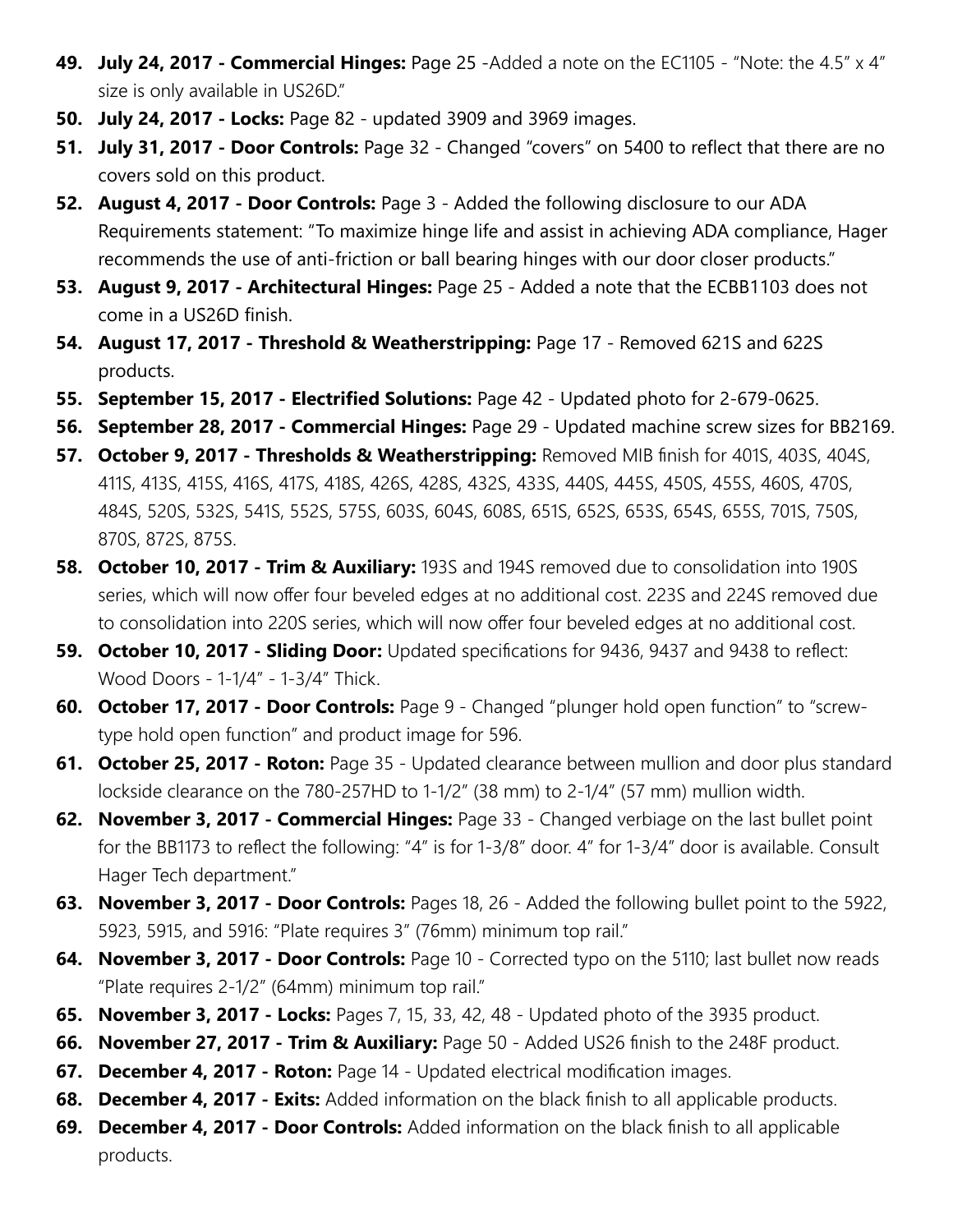- **70. December 7, 2017 Trim:** Page 67 Added the 341C.
- **71. December 7, 2017 Thresholds & Weatherstripping:** Removed the 751S and 772S.
- **72. January 5, 2018 Locks:** Added the 3300 Series and 34K Series.
- **73. January 31, 2018 Roton:** Page 14 Updated Electric Hinge Modifications chart.
- **74. January 31, 2018 Commercial Hinges:** Added the following note to all spring hinges (1150, 1250, 1251, 1252, 1255, 1256, 1257, 1258, 1259, 1267): *Hager does not recommend using spring hinges on doors over 7'0".*
- **75. January 31, 2018 Commercial Hinges:** Page 9 Changed gauge of metal for the BB1168 to 0.180. Page 10 - Added the E4 to the Electric Hinges section.
- **76. January 31, 2018 Door Controls:** The 5910 has taken the place of 5207 and to accommodate this change the 5914 bracket is now revision 1.
- **77. January 31, 2018 Locks:** Page 13 Changed the 2500 Series Grade 2 warranty from one year to five years.
- **78. January 31, 2018 Electrified Solutions:** Removed 2-679-0121, 2-679-0131, 2-679-0161, 2-679- 0181, 2-679-0205, and 2-679-0601. Added the 2910 4A Modular Power Supply. Added the 2911 6A Modular Power Supply.
- **79. February 2, 2018 Thresholds & Weatherstripping:** Added the Hospitality Series of products: 900S, 901S, 902S, 903S, 904S, 905S, 906S, 739S.
- **80. February 9, 2018 Electrified Solutions:** Added the 29EA Series stand-alone door prop alarms: 29EA00ALM000M, 29EA00ALM000K, and 29EA00ALM00N.
- **81. February 13, 2018 Roton:** Removed ETW availability on the 780-235HD.
- **82. March 2, 2018 Electrified Solutions:** Page 9 added the following note to the Onboard Delayed Egress: "Exit Device cannot be cut down once the OnBoard Delayed Egress modification has been made to the device."
- **83. March 9, 2018 Thresholds & Weatherstripping:** Added the Sound Tested symbol to the following products: 736, 737, 738, 774S, 417S, 866S.
- **84. March 15, 2018 Trim & Auxiliary:** Page 83 Added "90 Minute Fire Rated" disclaimer to the 322V and 334V.
- **85. March 29, 2018 Trim & Auxiliary:** Page 81 Changed lengths on the 300D to 25"-1/2'+/- 1/2" and  $30''$  +/-  $1/2''$ .
- **86. April 6, 2018 Roton:** Pages 45-46 Updated the 0° Opening diagrams for the 1200-600 and 1200-650.
- **87. April 25, 2018 Thresholds & Weatherstripping:** Page 35 Added the 772S product. Added BHMA Certification logo to all applicable products.
- **88. April 25, 2018 Roton:** Added BHMA Certification disclaimer and logo to all applicable products.
- **89. May 9, 2018 Trim & Auxiliary:** Page 27 Removed Plastisol option from 313L and 313S.
- **90. May 9, 2018 Electrified Solutions:** Page 9 Added a note to the OBDE indicating that a mortise cylinder is required.
- **91. May 9, 2018 Electrified Solutions:** Page 41 Added the following note to the 551: "Not to exceed  $4'$  (1.2 m) wide and  $8'$  (2.4 m) high."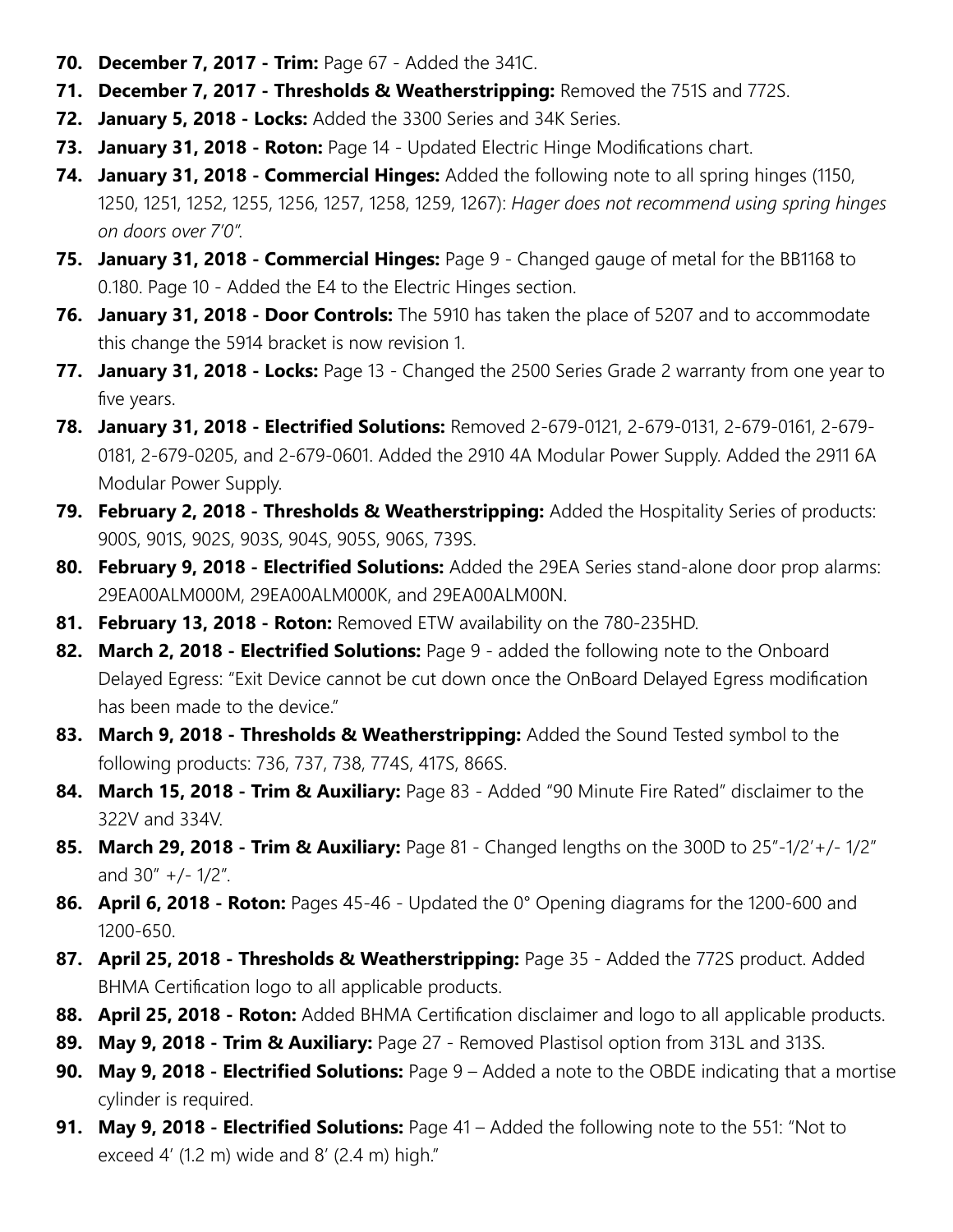- **92. May 18, 2018 Locks:** Pages 75, 76 Removed "ANTI Antimicrobial Coating (26D and 32D only)" from *Options*.
- **93. May 18, 2018 Trim & Auxiliary:** Page 11 Revised 20N sizing from 5 7/32" to 5 1/4" and 132.5 mm to 133.3 mm.
- **94. June 4, 2018 Exit Devices:** Pages 9, 12, 15, 17 Add a note to Functions: "OBDE Onboard Delayed Egress (Requires 1-1/8" - 1 3/8" length, 3978 Cloverleaf or equivalent tailpiece required)"
- **95. June 4, 2018 Sliding Door:** Page 58 Added the eConestoga sliding barn door hardware.
- **96. June 4, 2018 Residential:** Page 14 Added the eConestoga sliding barn door hardware.
- **97. June 4, 2018 Trim & Auxiliary:** Page 18 Added an overall length (OA) to the 974P & 974B. Page 64 – Revised soffit width on the 297M.
- **98. June 20, 2018 Sliding Door:** Page 58 Added the 1-269-8650 Cushion Stop for the 9400 Series.
- **99. June 22, 2018 Locks:** Page 40 Updated the 34K series statement.
- **100. June 22, 2018 Exits:** Pages 9, 12, 15, 17 Updated the OBDE functions statement.
- **101. June 22, 2018 Door Controls:** 350M, 350W, 350H, 350L, 350R, 351H, 351L, 352M, 352W, 354A, 354B, 360M, 360W, 361H, 361L, 362H, 362L: replaced the word "engraved" with "lettered". 364N: replaced the word "engraved" with "lasered".
- **102. June 22, 2018 Commercial Hinges:** Page 10 Changed "Modifications are made to full mortise hinges. For other applications, consult Hager Engineering for availability" to "Modifications are made to full mortise hinges. Swing Clear modifications are only available on heavy weight hinges. For other applications, consult Hager Engineering for availability."
- **103. June 29, 2018 Sliding Door:** Page 57 Added the 9458 Series Sliding Barn Door Privacy Lock.
- **104. June 29, 2018 Residential:** Page 13 Added the 9458 Series Sliding Barn Door Privacy Lock.
- **105. August 6, 2018 Locks:** Updated features, voltage information, and function for the 3400 Series Electrified Grade 1 Cylindrical Heavy Duty (pg 30) and the 3800 Series Electrified Grade 1 Mortise Heavy Duty (pg 68).
- **106. August 6, 2018 Exits:** Page 63 Removed the "For use with 4900NKR mullion only" bullet from the 4916. Added "Function: Keyed removable" to the 4907. Pg 64 – Added "Function: non-keyed removable" to the 4905.
- **107. August 8, 2018 Threshold & Weatherstripping:** 480S, 566S, and 608S products removed from offering. 32D finish option removed from 403S, 404S, 412S, 872S, and 870S. GLD finish option removed from 436S, 849S, 859S, and 866S.
- **108. August 23, 2018 Threshold & Weatherstripping:** Pg 21 Removed Gray, Tan, and White finish from 719. Removed Gray and Tan finish from 720. Removed Tan finish from 721. Removed Tan and White finish from 722. Removed Gray, Tan, and White finish from 724. Removed Tan finish from 729. Removed Tan and White finish from 734. Pg 22 – Removed White finish from 728. Removed Tan finish from 736. Removed White finish from 737.
- **109. August 23, 2018 Roton:** Pg 13 Removed ETM-6 and ETW-6 from Electric Hinge Modifications.
- **110. August 23, 2018 Trim:** Pg 47 Removed US3 finish option from the 327W.
- **111. August 23, 2018 Commercial Hinges:** Pg 7 Changed 7" option to 8" under "Standard Screw Packs."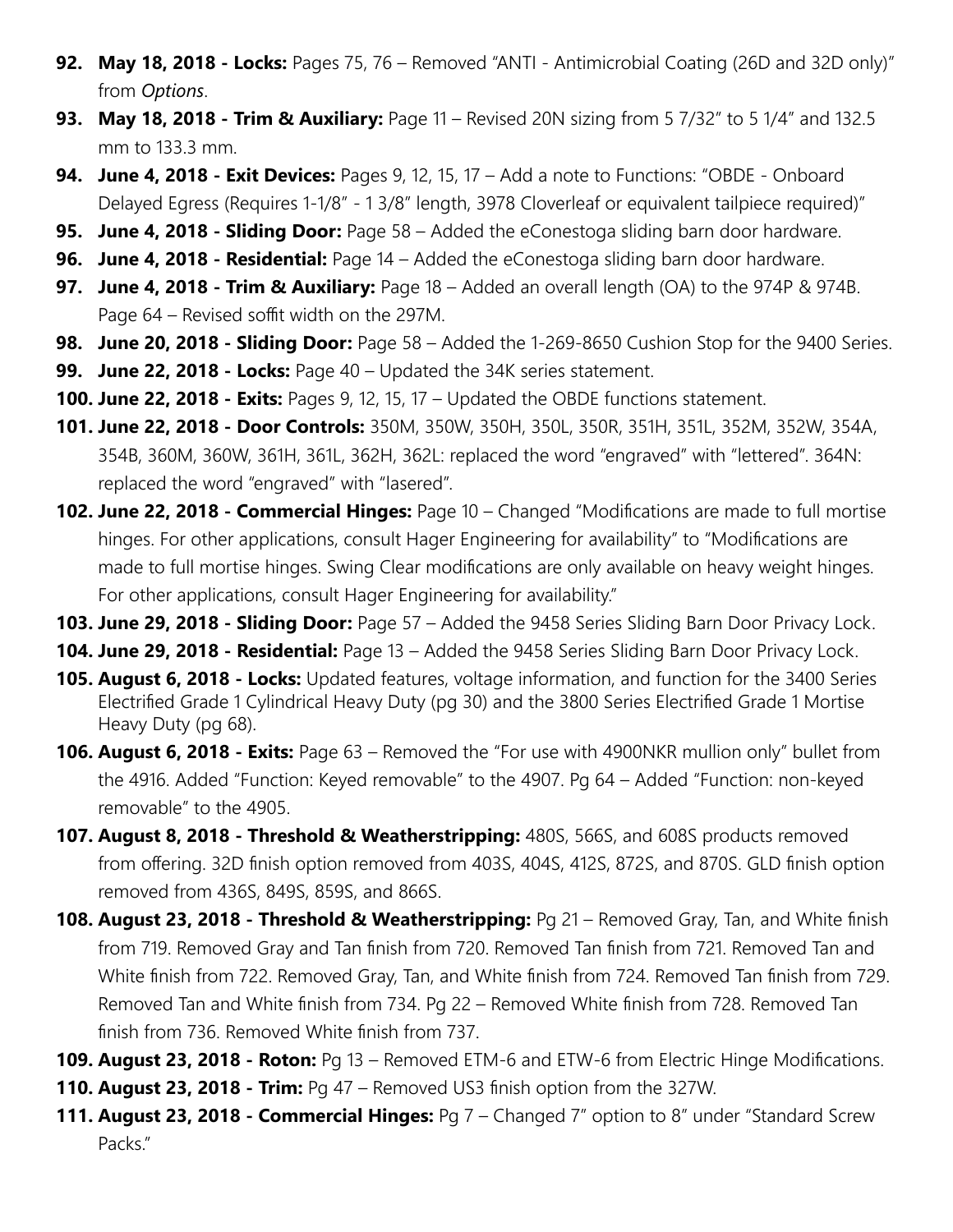- **112. September 13, 2018 Electrified:** Pg 90-91 Added the 2-659-0332 and 2-659-0335/36 Pedestrian Presence Sensors.
- **113. September 13, 2018 Exits:** Pgs 4, 32, 44 Updated the 4500 series certifications.
- **114. September 21, 2018 Electrified:** Pg 95 Updated the 2-659-0240.
- **115. September 21, 2018 Roton:** Pg 2 Added "Lead time of up to 10-12 weeks may be required" to Painted Hinges section.
- **116. September 21, 2018 Electrified:** Pg 95 Updated image and Functions/Specification charts for the 2-659-0240.
- **117. October 25, 2018 Trim & Auxiliary:** Pg 77-78 Removed 360W, 360M, 361H, 361L, 362H, and 362L.
- **118. January 22, 2019 Locks:** Pg 27 Added note for Passage: "Passage function meets ADA requirements." Pg 28 – Deleted ADA logos next to each lever. Pg 29 – Under certifications, deleted the statement "ADA compliant ANSI A117.1 Accessibility code."
- **119. January 23, 2019 Trim & Auxiliary:** Pg 81 Added note under the 277D in regard to the 277R release tool product being sold separately.
- **120. January 24, 2019 Locks:** Pg 22-24 Removed US32 finish from 3200 series.
- **121. January 25, 2019 Locks:** Pg 32, 34-35 Removed Apollo knob options and US32 finish options.
- **122. January 30, 2019 Exits:** Removed Electronic Latch Retraction (ELR) and ELRX offering.
- **123. January 31, 2019 Roton:** Added the 780 Series Concealed Molded Hospital Tip and TIPIT® products.
- **124. February 5, 2019 Thresholds & Weatherstripping:** Pg 2 Removed Miter single/double options under "Fabrication Options." Pg 18 – Removed the 653S, 654S, and 655S products.
- **125. February 7, 2019 Locks:** Pg 76 Removed bullet points regarding UL/CUL, UL10C and UL10B for the 3800 product under "certifications."
- **126. February 11, 2019 Electrified:** Pg 70-75 Added the 8300 product and accessories.
- **127. February 27, 2019 Commercial Hinges:** Discontinuation of the following products: 1577 (Use BB1577), 1578 (Use BB1578), 1277 (Use BB1277), 1278 (Use BB1278), BB2108 (Use BB2168), BB2109 (Use BB2169), BB2110 (Use BB2171), BB1264, BB1265, BB1270, AB7511, AB7512, AB7523, AB7534, AB701, AB702, AB703, AB801, AB802, AB803, AB851, AB852, AB853, 1152, CB1168, 700 4.0 x 3.5 (Use 5 knuckle) (A copy of the product announcement can be found via this link: https://bit.ly/2IxXjp8)
- **128. February 27, 2019 Thresholds & Weatherstripping:** Pg 36 Removed the 838S product.
- **129. February 27, 2019 Door Controls:** Pgs 9, 17, 25 Revised the part numbers of the 5100, 5200, and 5300 track arms as follows: 0187 is now 0145, 0188 is now 0144, 0189 is now 0143, 0190 is now 0142, 0191 is now 0141, 0192 is now 0140, 0193 is now 0139, 0194 is now 0138, 0196 is now 0136, 0197 is now 0135, 0198 is now 0134, 0199 is now 0350, 0200 is now 0351, 0201 is now 0352, 0202 is now 0353.
- **130. February 27, 2019 Trim:** Pg 86 Removed reference of US4 and US5 finish on 1412 product.
- **131. May 3, 2019 Commercial Hinges** Removed all mention of Fast Riveted Pin (FRP) offering.
- **132. May 3, 2019 Roton:** Pg 14 Removed part numbers for Bearing Replacement Kit and Center Punches. Added UL icons to applicable 780 series products.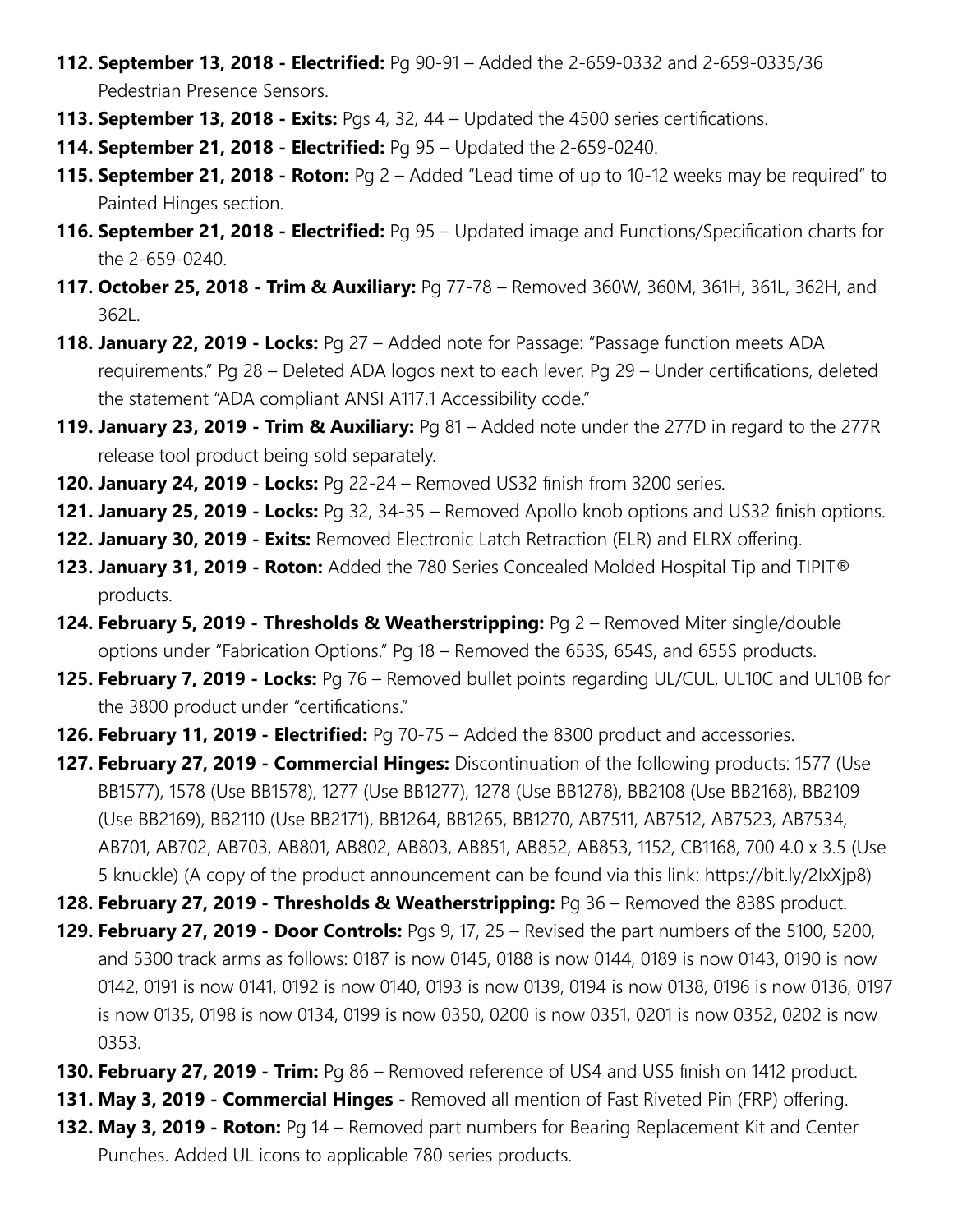- **133. June 11, 2019 Commercial Hinges:** Pg 34 Updated caption under the "hinge size" table to read "4-1/2 x 3-1/4 - see template T-209 on Hager website - www.hagerco.com." Pg 42 – Added the following note to the 510, 511, and 512 products: "Self Centering, centers door at 30°. Open 90° in each direction."
- **134. June 11, 2019 Electrified:** Pg 79 Added the new 2-569-0357 Square Actuator. Pg 82: Added the new 2-659-0358 6" Round Actuator.
- **135. June 11, 2019 Trim & Auxiliary:** Pg 43 Removed the BL232W and BL236. Pg 45 Eliminated US15 and US26 finishes on the 256S.
- **136. June 12, 2019 Thresholds & Weatherstripping:** Removed the Vinyl with Fins option that impacts the 885S & 891S T&W models. Pg 7 - Removed MIB finish on the 412S product.
- **137. July 1, 2019 Thresholds & Weatherstripping:** Added the Adjustable Jamb Weatherstripping section with products 860S, 864S, 865S, and 866S.
- **138. July 1, 2019 Exit Devices:** Removed mention of the Plastisol grip on the 313S.
- **139. July 1, 2019 Thresholds & Weatherstripping:** Removed the 515S.
- **140. July 3, 2019 Euroline:** Added a note indicating that the 4200 Rim and SVR are certified for fire doors "(60m Wood Doors)"
- **141. July 16, 2019 Commercial Hinges:** Removed all references to 3SC finish.
- **142. August 1, 2019 Roton:** Discontinued Series 780-114, 780-208, 780-259 and all references.
- **143. August 3, 2019 Door Controls:** Added note on 5400 Series for extended lead time and minimum order quantities for BLK, BRZ, and GOL finishes.
- **144. August 7, 2019 Sliding Door Hardware:** Changed door weight limit on 9628, 9629, 9630, 9631 Pocket Door Kits.
- **145. August 21, 2019 Thresholds & Weatherstripping:** Pg 15 Removed discontinued product 517S. Pg 16- Removed discontinued product 603S.
- **146. September 9, 2019 Exit Devices:** Pg 27 Update date images and product numbers for the Mortise Exit Strike and Fire-Rated Mortise Exit Strike.
- **147. September 9, 2019 Locks:** Pg 75 Updated Certifications. Page 76 Updated Certifications.
- **148. September 9, 2019 Trim & Auxiliary:** Pg 28 Update product description for 40R, A40R, 50T, and A50T to Beveled Push Plate in lieu of Non-Beveled Push Plate.
- **149. September 19, 2019 Commercial Hinges:** Pg 8 Remove Air Transfer information, no longer available.
- **150. September 19, 2019 Commercial Hinges:** Pg 30 Product 1303 change Min Door Thickness to Door Thickness and Min Door Height to Door Height in table.
- **151. September 19, 2019 Trim & Auxiliary:** Pg 58 Change 282D Optional Rod length from 25" to 24".
- **152. October 3, 2019 Door Controls:** Pg 9 Change the part number of the 5100 Series Hold Open Stop Track Arm from 2-659-0195 to 2-659-0137.
- **153. November 12, 2019 Electrified Solutions:** Pg 88 Change name of product. Changed verbiage in Applications. Added to Features. Added Technology. Changed Mounting Angles. Added Frequency. Added Relay Hold Time. Pg 89 - Changed name of product. Added to features. Added Technology. Added Detection Mode.
- **154. November 12, 2019 Threshold & Weatherstripping:** Pg 30 Change screw types for 864S weatherstripping.
- **155. November 12, 2019 Door Controls:** Pg 25 Delete product 5307 and replace with 5910.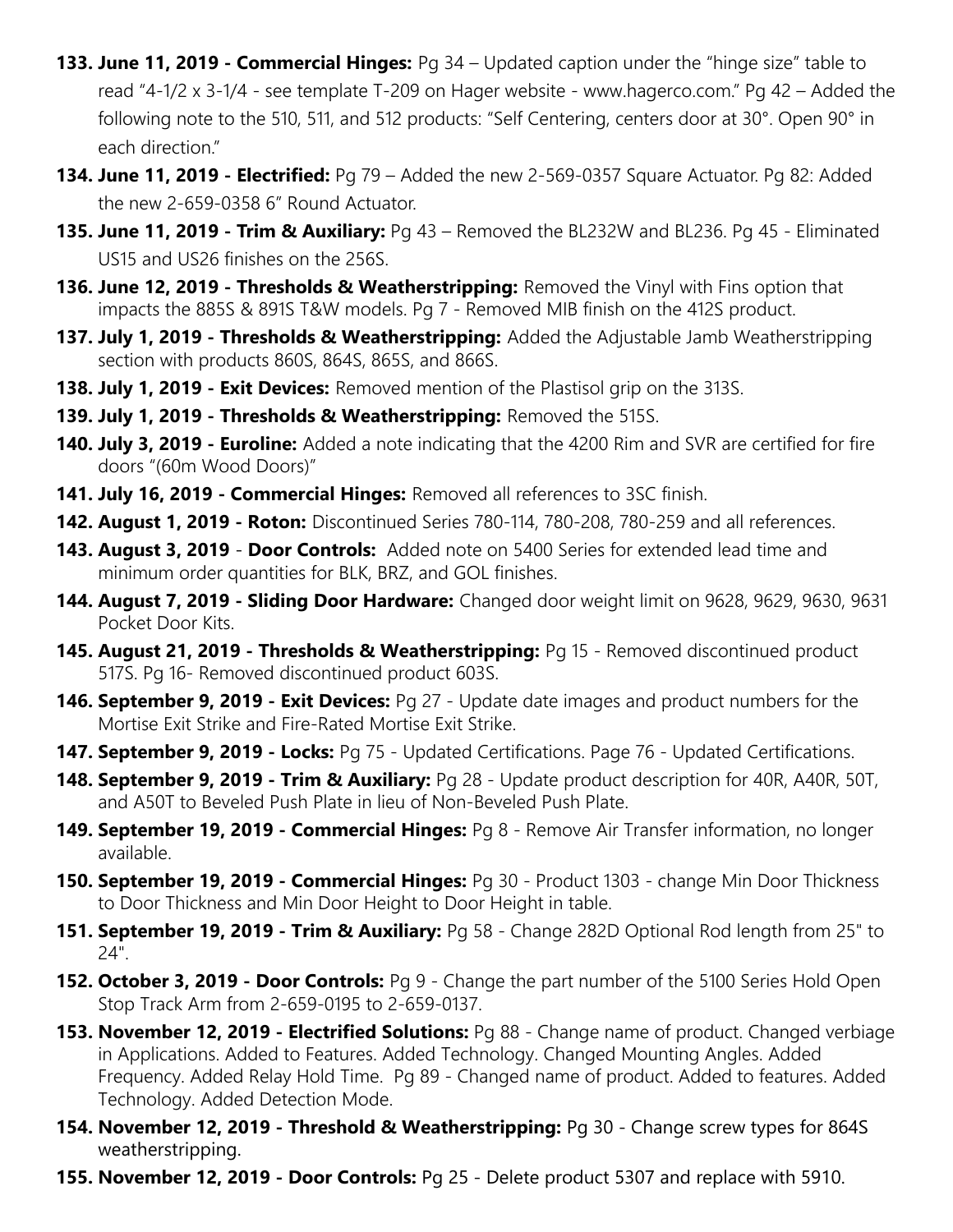- **156. November 12, 2019 Trim & Auxiliary:** Pg 81 Add new product 277F.
- **157. November 14, 2019 Trim & Auxiliary:** Pg 68 Add note "For use with 1-3/8" doors only" to 1442.
- **158. November 25, 2019 Trim & Auxiliary:** Pg 68 Remove US10 from 1443. Pg 65 Remove US15A from 318D. Pg 84 - Remove US4 from 322V. Pg 83 Remove US10B from 305D.
- **159. November 25, 2019 Residential Hinges:** Pg 7 Remove duplicate information on Hinge Recommendation Chart.
- **160. December 16, 2019 Electrified Solutions:** Pg 73 Revised maximum degree of swing by separating powered for push/pull and mechanical. Revised Built-in-Stop by separating pull and push for power swing.
- **161. December 16, 2019 Trim & Auxiliary:** Pg 41 Revised fastener length for the 185F from 5/8" to 3/4".
- **162. January 24, 2020 Trim & Auxiliary:** Pg 5 Changed handicap clearance on the number 2 Pull from 2-1/2" (64mm) to 2-5/8" (63.5mm)
- **163. January 24, 2020 Threshold & Weatherstripping:** Pg 3 Correct ASTM under Air Infiltration from E283-91 to E283; Sound Tested from E90-90 to E90, E413-87 to E413.
- **164. January 24, 2020 Locks:** Pg 84, 87, 89, 91, 92 Add under Keying Options Cylinder markings - limited to 6 characters.
- **165. January 24, 2020 Exit Devices:** Pg 55 Changed 4910 to read "Included standard with 4700 Series Panic-Rated RIM Exit Device." Added 4910F Strike for Fire-Rated doors.
- **166. January 24, 2020 Electrified Hardware:** Pg 73 Added Reveal information for the 8300 Low Energy Power Operator.
- **167. January 29, 2020 Trim & Auxiliary:** Pg 68 product 1442 added to note "non-ferrous version available with extended lead time and 500 piece MOQ."
- **168. February 3, 2020 Commercial Hinges:** Pg 11 Hinge Selector Full Mortise & Half Mortise Hinges - updated lines 1, 3, 4, 5, 6, 12, 14, 15, 16, 17, 18, 20, 22, 27, 28. Pg 12 - Hinge Selector - Full Surface & Half Surface Hinges - updated lines 3, 4, 5, 6, 11, 12, 13, 31. Pg 13 - Product 700 added AMS & AWS variable. Product AB800 added limited sizes available and 5/8" radius. Removed products AB930 and AB933 for deletion. Moved chart to page 14. Pg 14 - products WTAB700, WTAB800, AB750, AB850 added note limited sizes available. Hinge chart under WTAAB700/ WTAB800 removed all sizes except 4-1/2" x 5" and added a note on 4-1/2" x 6". Combined chart under AB750/AB850 with chart from page 13. Pg 15 - products WTAB750/WTAB850 chart removed all sizes except 4-1/2" x 5" and 4-1/2" x 6". Pg 22 - products 1251 & 1252 added note available in 4" x 4" only. Pg 23 - products 1258 and 1259 removed for deletion. Pg 25 - product ECBB1103 added a note available with AWS only. Pg 26 - product AB751 removed for deletion. Page now blank. Pg 27 - product 1129 added note available in limited finishes. Products BB1138 and BB2098 removed for deletion. Pg 28 - product AB752 removed for deletion, page left blank. Pg 32 - products BB1163 and BB2113 removed for deletion. Pg 39 - products BB1160, BB1190, BB1165, BB1167, BB1162, BB1166, BB1192 removed for deletion. Product BB1196 note added "use with beveled edge doors." Notes removed BB1165 is for square edge doors and BB1167 is for beveled edge doors. Pg 40 -products 251 and 254 removed for deletion. Pg 41 - products 500, 551 and 550 added note available in US26D finish only. Pg 42 - product 600 removed for deletion. Product 610 eliminating torx screw option. Products 510, 511, 512, 611, and 612 added note available in US26D finish only. Pg 43 products 455 and 457 added note available in US26D finish only.
- **169. February 7, 2020 Door Controls:** Pg 22 added BLK finish to How to Order Guide
- **170. February 7, 2020 Locks:** Pg 36 under voltage change 3880ELEU to 3480ELEC and 3880RX to 3480RX
- **171. February 7, 2020 Exit Devices:** Pg 42 Update product nomenclature from 4965 to 4965R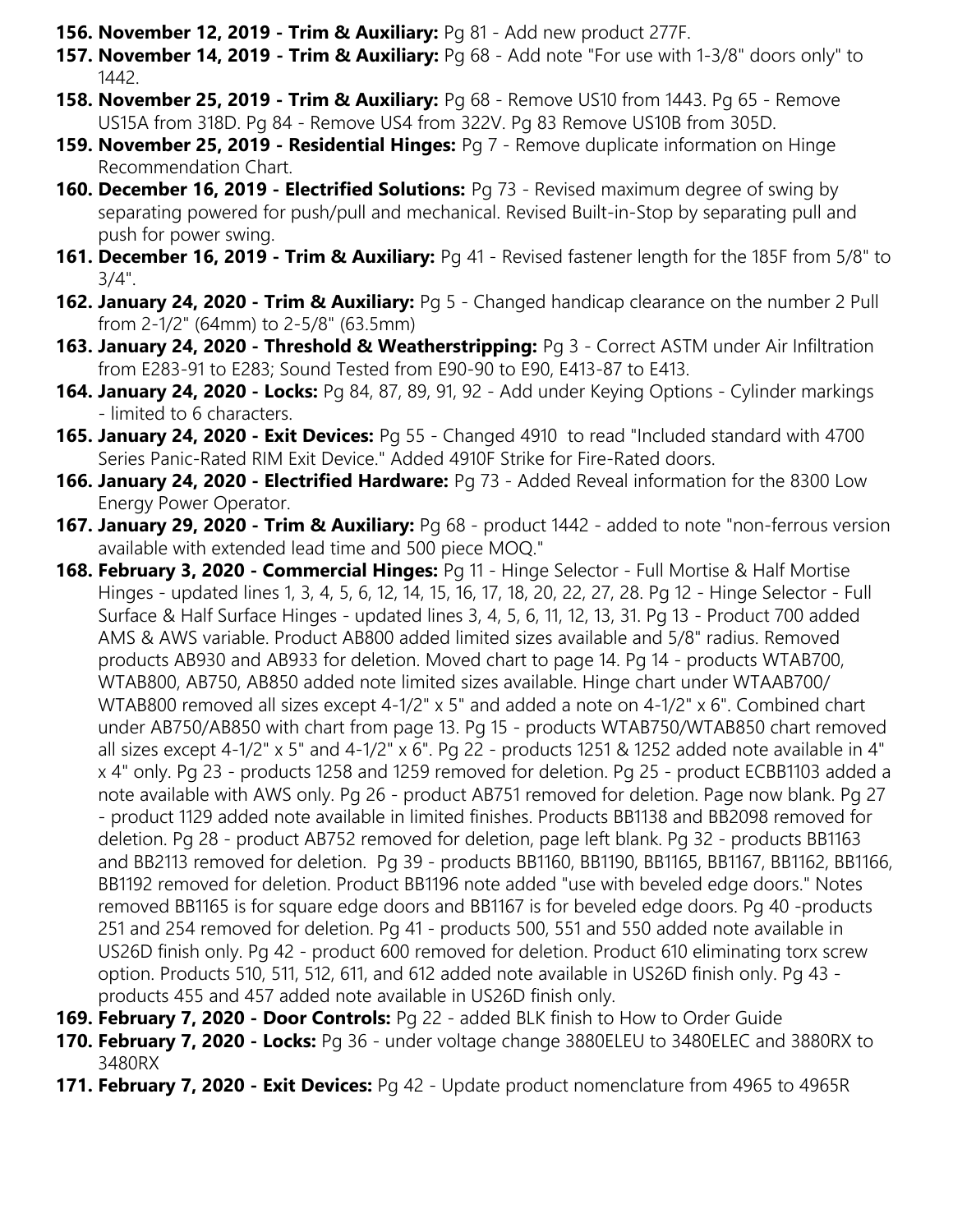- **172. February 28, 2020 Electrified Products:** Pg 18 Add 'not included order separately' after Available Mounting Kits. Door Controls: Pg 29 - Revise paragraph removing fixed spring sizes and adding adjustable 2-5 size. Pg 30 - Update How To Order Guide by changing PAR to MLT. Removing parallel arm. Adding Plastic Cover. Change sizes. Changing example. Remove sizing charts. Pg. 32 - Change Warrant to maximum door weight of 200 lbs. Change Certification BHMA Sizes 2-5 adjustable. Add note to finishes that BLK, BRZ, DBZ, & GOL have extended lead times and MOQs apply.
- **173. March 11, 2020 Commercial Hinges:** Pg 43 Removed note "Available in US26D finish only on products 455 and 457
- **174. March 19, 2020 Trim & Auxiliary:** Pg 90 Remove product 1795. Pg 91 Remove products 1797, 1798, 1799, 1801.
- **175. March 19, 2020 Locks:** Pg 66 change the levers under How To Order. Pg. 75 & 76 Under Exposed Trim add note for stainless steel levers. Under Finishes add three notes regarding zinc and stainless steel lever options.
- **176. March 30, 2020 Locks:** Pg 93 remove product 2-639-7534 until further notice.
- **177. April 8, 2020 Exit Devices**: Pg 36 Add to mm sizes to door thickness information. Pg 7 Updated the How to Order chart for the 4500 Series device. Pg 8 - Added additional stile width note. Pg 9 - Updated Voltage Input on the Onboard Delayed Egress device. Pg 20 - Updated Electric Trim line in the 4500 Series Electric Modifications chart. Pg 52 - Updated 47KE and 47KN to include 3982 cores.
- **178. April 8, 2020 Commercial Hinges:** Pg 2 & Pg 12 Removed all references to BB1163 that was discontinued on February 3, 2020.
- **179. April 8, 2020 Trim & Auxiliary:** Pg 64 Removed products 297M and 297N and replaced with 297B.
- **180. April 8, 2020 Locks:** Pg 55 Update function description for the 3600 Tubular F76B. Pg 60 Add 96 function to function chart. Pg 62 - Add function 96 to chart.
- **181. April 8, 2020 Electrified Solutions:** Pg 9 Update Door Width section to match website for the 4500 Rim device. Pg 12 - Update Door Width section to match website for the 4500 SVR device. Pg 15 - Update Door Width section to match website for the 4500 CVR device. Pg 17 - Update Door Width section to match website for the 4500 Mortise device. Pg 35 - Update 4600 Series How To Order section. Pg. 37 - Update Door Width section to match website for the 4600 Rim device.
- **182. April 16, 2020 Threshold & Weatherstripping:** Pg 6 Product 411S has been discontinued. Product 400S has been discontinued.
- **183. April 16, 2020 Trim & Auxiliary:** Pg 63 Under 297D removed optional mounting brackets 297M and 297N and replaced with 297B.
- **184. April 24, 2020 Electrified Solutions:** Pg 9 Under Features, 3rd bullet, change 'built-in function keypad' to 'built-in function keyswitch'. Pg 42 - 2-659-0626 Change description from Magnetic Switch to Concealed Door Status Sensor.
- **185. April 24, 2020 Trim & Auxiliary**: Pg 6 Pull #4 change last bullet point to Back to back see model 14. It was model 13.
- **186. April 24, 2020 Locks**  Pg 32 Add Function 82-Institution to the 3400 How To Order chart. Pg 33 - Add 82 - Institution to the Function Chart. Pg 35 - Under 3400 Series add to Functions 82 - Institution. Pg 85 - Add 3482L to 2-639-7000 product. Pg 89 - Add function 82 to 2-659-7645 product.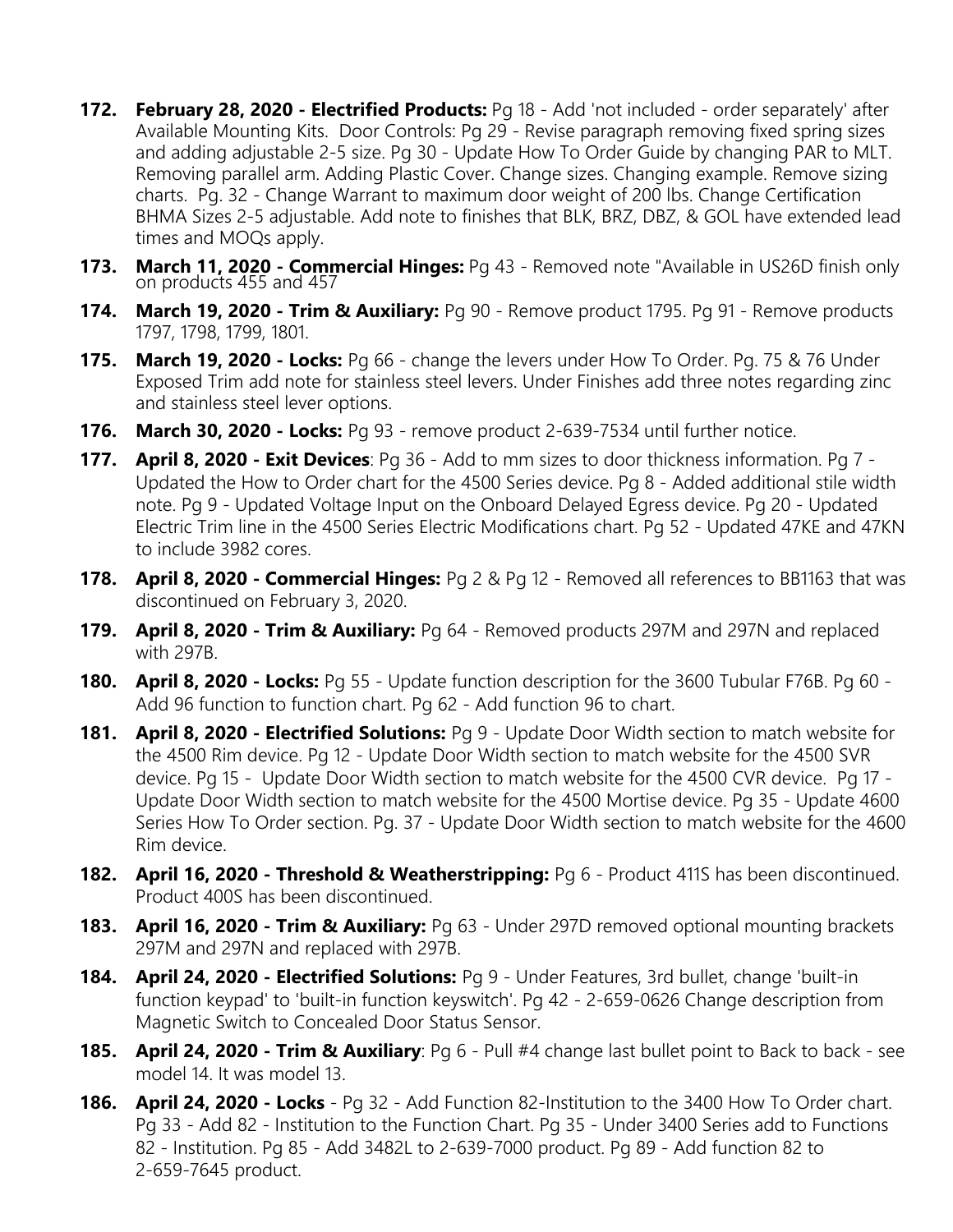- **187. May 1, 2020 Trim & Auxiliary**  Pg 13 Added new product 190F.
- **188. May 22, 2020 Door Controls Pg 36 Changed the word 'Model' to 'Option' in the top two** charts.
- **189. May 22, 2020-Thresholds & Weatherstripping-Pg 2 Updated How to Order paragraph. Pg 25** - Updated sizes to 730S, 740S, 742S, 743S, & 747S Mortise Auto Door Bottoms.
- **190. May 22, 2020- Trim & Auxiliary-** Pg 4 Added new finish DBZ to Metal Finish Symbol chart. Pg49 - Removed references to finishes US10 and US26 on product 273W. Added DBZ finish to the following products: 1E, 1G, 1J, 1L, 2E, 2G, 2J, 2L, 3E, 3G, 3J, 3L,4G, 4H, 4L, 5D, 5N, 6N, 7N, 8N, 9E9G,9J, 9L, 10L, 10Q, 11E, 11G, 11J, 11L, 12G, 12J, 12L, 12E, 13G, 13J, 13L, 14G, 14H, 14J, 14L, 15N, 15S,16N, 16R,17N, 19N, 20N, 10L, 20Q, 21E, 21G, 21J, 21L, 22G, 22J, 22L, 23Q, 24Q, 25N, 30S, A30S31E31G, 31J,32E,32G, 32J, 33E, 33G, 33J, 34G, 34J, 35D, 35N, 36N, 39E, 39G, 39J, 40R, A40R50TA50T, 90S, 90R,100T,110S, 120L, 121L, 125S, 126S, 127S, 128P, 128S, 129P, 130S, 131S, 133SJ34SJ36S, 137S, 138P,139P,140P,150B, 150D, 150V, 151B, 151D, 151V, 152B, 152D, 152V, 153B, 153DJ53VJ54B, 154D, 154V,155B,155D,155V, 156B,156D, 156V, 157B, 157D, 157V, 158B, 158D, 158VJ59BJ59D, 159V, 160B, 160D,160V,161B,161D, 161V,164B, 164D, 164V, 165B, 165D, 165V, 167B167D167V, 170D, 190S, 220S.
- **191. May 22, 2020- Electrified Solutions** Pg 72 Changed description of the 8319 from Simultaneous Pair to Simultaneous/Independent Pair. Pg 86 - Under Bollards - removed part numbers in sentence that states 'For use with Hager's 4.5" square and 4.5" round actuators".
- **192.** May 22, 2020- Roton- Pg 15 Added HD to Product 780-057.
- **193. May 22, 2020-Commercial Hinges-** Pg 10 Added Quick Connect Harness Cable part numbers and descriptions.
- **194. May 22, 2020-Exit Devices-** Pg 26 Changed the first bullet under Notes to read "For use with 4500 Rim, SVR, CVR and CLB devices."
- **195. July 1, 2020** -**Threshold & Weatherstripping**  Pg 25 730S, 740S, 743S, 747S adjust maximum fitting lengths. Pg. 2 - Remove bronze from first sentence. Under Metals Remove second sentance. Remove SCB - Hager Sure Step on bronzes. Remove Note regarding mill finish bronze. Under Ordering Information remove 881S example. Pg 6 - 410S remove MIB finish. Pg 9 - 431S remove MIB finish. Pg 14 - 520S remove MIB finish.
- **196. July 1, 2020 Exit Devices**  Pg 36 End Caps Changed to Standard Flush End Cap. Pg 33 Under Installation 2nd bullet point added "RIM" to Slotted RIM Strikes. Removed 46NK from the bottomrow of the chart. Pg 35 - Removed NK function under the 4600 Series Trim. Pg 40 - Remove the 46NK trim. Pg 42 - Delete the Standard End Cap image and replace with Flush End Cap. Remove the Standard End Cap product numbers. Remove the antimicrobial available with US26D and US32D note. Pg 6 - Change 4500 Series Chart B dimension under 4500 Panic & Fire 48 from 44" (1121 mm) to 45-5/32 (1147mm).
- **197. July 1, 2020 Trim & Auxiliary**  Pg 82 277D add US19 to finish selection.
- **198. July 1, 2020 Sliding Door Hardware** Pg 51 remove and discontinue product 9437.
- **199. July 1, 2020 Locks** Pg 84 remove Corbin C77 image from Optional Keyways
- **200. July 22, 2020 Trim**  Pg 2 Under Engraving removed "and colored black". Pg 53 259F & 259H remove all finishes except for US10B & US26D. Pg 58 - 279D remove all finishes except for US10B & US26D.
- **201. July 22, 2020 Exit Devices** Pg 6 Updated drawings and chart. Pg. 33 Removed Application drawings. Pg 34 - Updated drawings and chart. Pg. 35 - Updated 4600 Series Exit Device and Trim How to Order Guides. Pg 36 Updated finishes. Pg 38 - Added new product 4600 CVR. Pg 39 - Added new product 4600 CVR CLB. Pg 40 - Added new product 4600 CVR/CLB Electrified. Pg 45 - Removed old 'standard' end caps. Flush end caps are now standard. Pg 46 - Added new products: 2-649-0580, 649-0581, 2-649-0582, 2-649-0588, 2-649-0596, 2-649-0597, 2-649-0598, 4925C, 4929C, 4965C.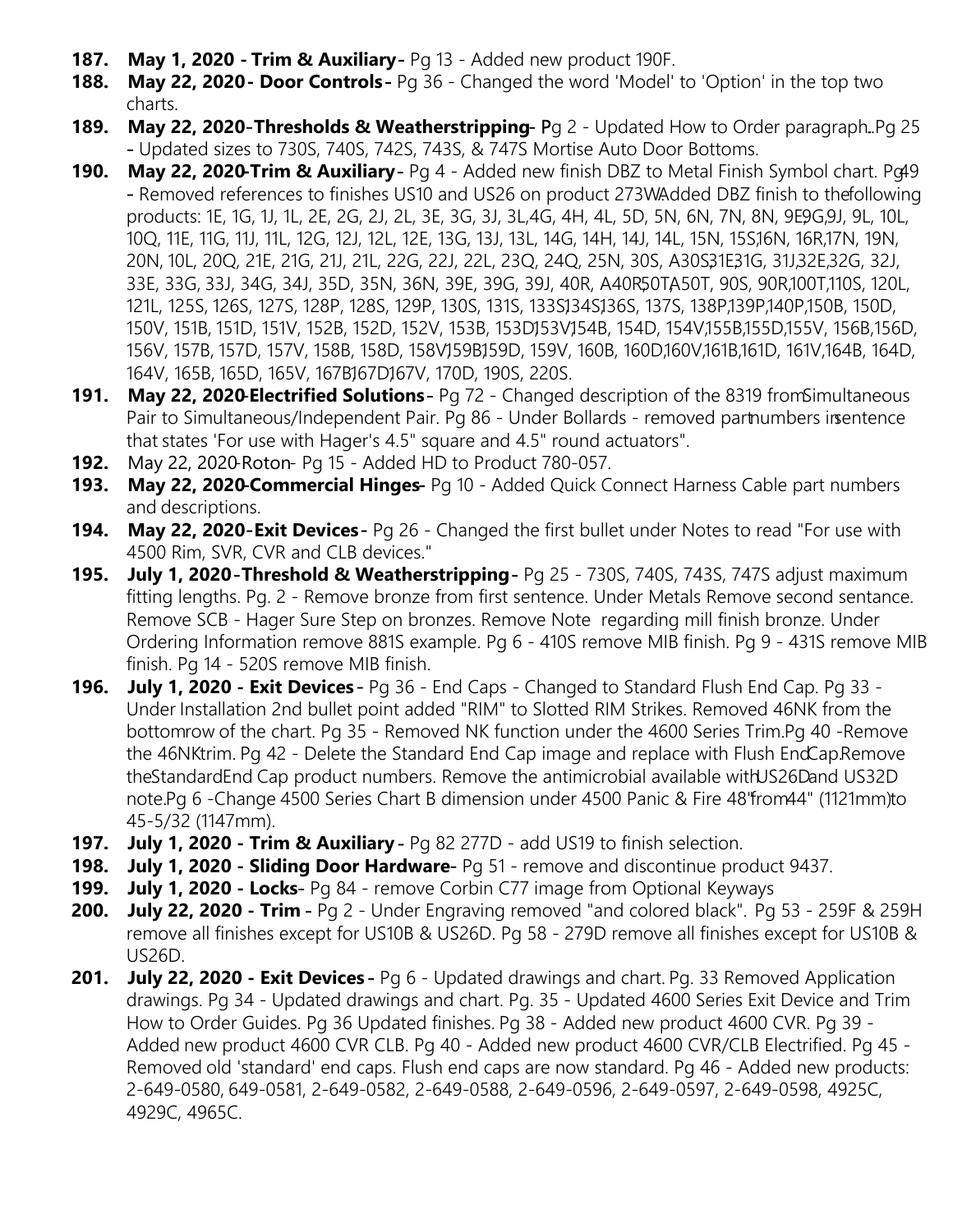- **202. August 10, 2020 -Thresholds & Weatherstripping**  Pg 24 & 25 Add notched information to product 906S and add new products 907S, 908S, and 909S.
- **203. August 10, 2020 Electrified Hardware** Pg 38 add new product 2-659-0368 Restroom Control. Pg 39 add new product 2-659-0372 Emergency Kit.
- **204. August 10, 2020 Sliding Door Hardware** Pg 58 add new product 9459 Series Surface Mount Barn Door Privacy Latch.
- **205. August 21, 2020 Trim & Auxiliary**  Pg 65 Under product 297B a new note was added requiring the use of spacer 1-469-5130 when used in fire door applications with "fifth hole" closer parallel arm brackets.
- **206. August 21, 2020 Sliding Door Hardware** Pg 48 & 49 Remove discontinued product 9433.
- **207. September 18, 2020 Stainless Steel Continuous Hinges**  Pg 8 Updated Concealed Electric Through-Wire bullets and image.
- **208. September 18, 2020 Threshold & Weatherstrip**  Pg 3 Remove #10 stainless steel torx wood screws from General Information / Optional / Thresholds section. Pg 39 - Remove discontinued product 822S.
- **209. September 18, 2020 Trim**  Pg 84 Product 301D change 2C finish to 26D.
- **210. October 6, 2020 Trim** Pg 50 Product 244F remove finishes US3, US4 and US10. Pg 66 Remove all references to 311L.
- **211. October 6, 2020 Residential Hinges**  Pg 2 Change the description of 10R finish to Dark Bronze.
- **212. December 3, 2020 Trim** Pg 78 and 79 Remove the following products: 360M, 360W, 361H, 361L, 362H, 362L.
- **213. December 8, 2020 Trim**  Pg 50 Remove BL241F and BL243F.
- **214. December 8, 2020 Exit Devices** Pg 54 Updated 47CE and 47NL cylinder statement.
- **215. December 9, 2020 Door Controls** Pg 9 Add parts 5123 and 5124. Pg 17 & 25 Add parts 5926 & 5927.
- **216. February 5, 2021 Exit Devices**  Pg 4 Update Miami-Dade NOA# number to 17-1226.23.
- **217. February 5, 2021 Locks**  Pg 13 2500 Series removed 'Options Lead Line and Tactile Warning.
- **218. February 19, 2021 Exit Devices** Pg 65 Updated Fasteners and Shims sections.
- **219. February, 26, 2021 Locks Pg 69**  Update Function 96 description. Page 36 and 77 updated RX description.
- **220.** F**ebruary 26, 2021 Trim & Auxiliary**  Pg 86 Correct typo in the word 'privacy' on product 1759
- **221. March 10, 2021 Trim & Auxiliary -** Pg 84 Product 303W remove all finishes except US26D.
- **222. March 10, 2021 Exit Devices** Pg 62 Replace image. Pg 63 Changed T to an X under Type on How to Order. Pg 64 - Removed upper right photo. Removed photo 4900T and 4900TF and replaced with one photo. Changed titles next to photo from 4900T & 4900TF to 4900X and 4900XF. Changed bullets under Top Fitting, Certification, Fasteners, and Shims. Pg 65 - Removed photo on top right of page. Removed photo 4900U and 4900UF and replaced with one photo between descriptions. Pg 66 - Changed page header on right to 4900 Series Accessories. Changed product 4902 to 4903. Updated image. Changed product 4902F to 4903XF. Updated image. Removed fasteners information under both 4903 and 4903XR. Removed product 4907.
- **223. March 15, 2021**  Roton fixed headers on pg 35, 37, & 39.
- **224. March 29, 2021**  Trim & Auxiliary Pg 13 Deleted product 190F and replaced with 190L. Pg 64 Product 297C removed US15 from Finish offering. Pg 86 - Product 1765 removed US10A from Finish offering.
- **225. April 5, 2021**  Trim & Auxiliary Pg 78 products 352M & 352W update images. Pg 79 products 364L 364M, & 364S update images. Pg 80 - products 368E, 368M, & 368W update images. Pg 81 products 368U, 369L, 369R, & 370U update images.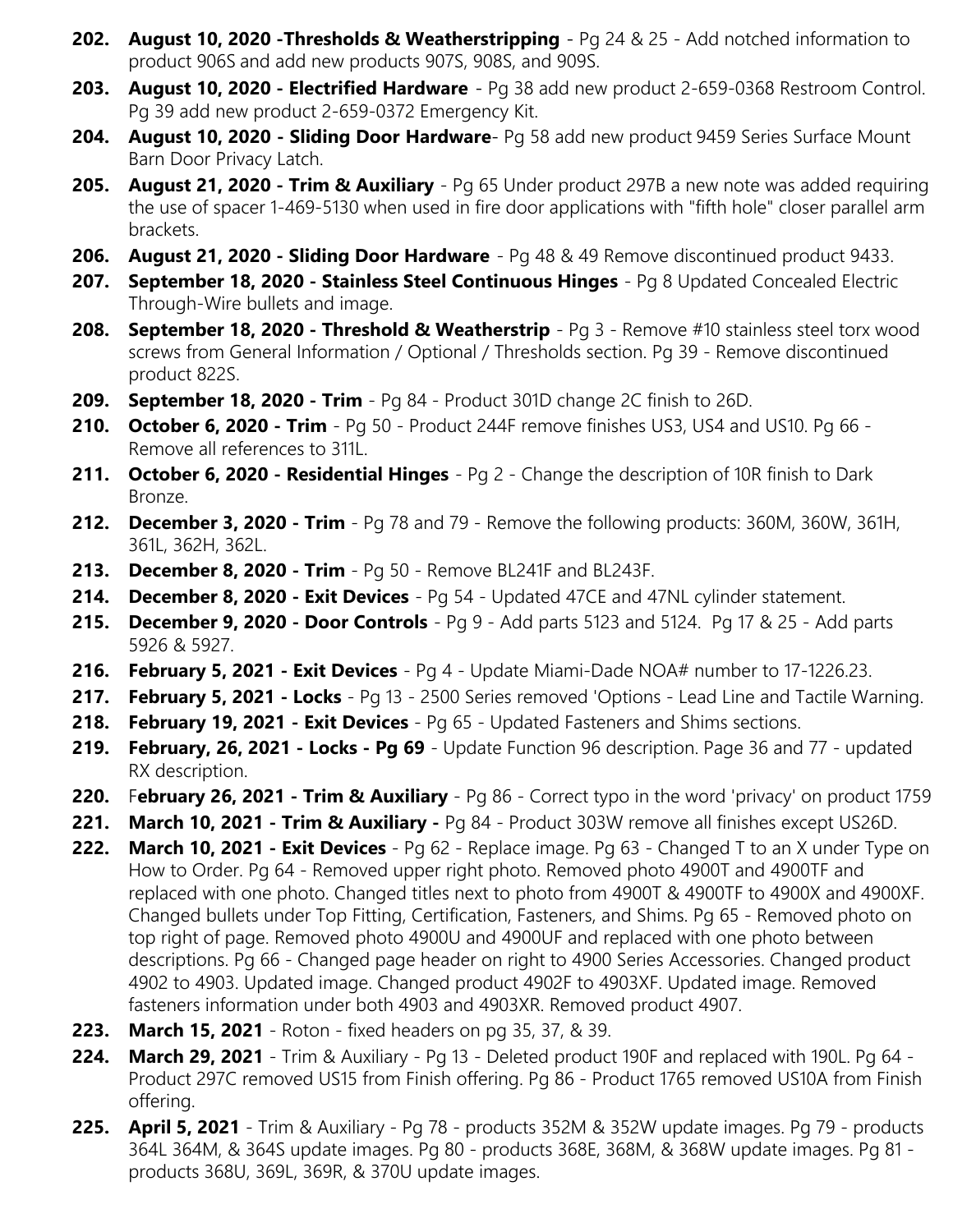- **226. April 14, 2021**  Sliding Door Hardware Pg 38 & 39 all products on both pages updated.
- **227. April 30, 2021** Trim & Auxiliary Pg 89 product 1419 removed Finish US10A.
- **228. April 30, 2021**  Exit Devices Pg 47 removed sentence "The 4700 Series Rim devicemeets the requirements for Severe Windstorm Resistant Component. Pg 48 - removed the ANSI A250.13 Severe Windstorm Resistant Component sentence and last horizontal line of graph.
- **229. April 30, 2021 -** Door Controls Pg 45 changed description of 6000 Series from Standard to Medium Duty.
- **230. April 30, 2021**  Sliding Door Hardware Pg 50 removed discontinued product 9435. Pg 51 removed discontinued product 9438. Pg 52 - removed discontinued product 9462. Pg 61 removed discontinued product 9203.
- **231. May 7, 2021**  Locks Pg 77 added sentence in RX Function Description "Available on 3810, 3850, 3870, 3880, 3881, or 3880ELEU."
- **232. May 21, 2021**  Roton Pg 5 Remove 780-157 from the Hospital Tip and TIPIT® Compatibility chart.
- **233. May 21, 2021**  Trim & Auxiliary Pg 45 Product 254S remove finishes US10, US15, US26, US4. Product 254W remove finishes US10, US15, US26, US3 US4.
- **234. June 17, 2021** Trim & Auxiliary Add US19 finish to the following products 295M (page 62), 1756 (page 86), 210 (page 87), 212 (page 88). Pg 90 - removed product 1445. Pg 43 - product 220S remove finish US32. Pg 11 - product 20N change dimensions for O/A Height and Projection. Change material.
- **235. June 17, 2021** Sliding Door Hardware Pg 2 Under Pocket Door Frame Kits change the 9605 & 9606 hangers number to 9805 & 9806.
- **236. July 23, 2021** Exits and Locks Remove all references of finish US10.
- **237. July 23, 2021**  Door Controls Pgs 6, 14, & 23 Add to Arm Options PSS and PSHOS to the 5100, 5200, and 5300 Series How to Order pages.
- **238. July 23, 2021**  Trim & Auxiliary Pg 50 Update ANSI line for product 242F.
- **239. July 23, 2021**  Commercial Hinges Pg 42 Update ANSI info for product 611 and 612. Pg 43 Updated image for 457/458. Added size differences between 451/452, 453/454, 455/456, and 457/458. Updated bullet points.
- **240. July 29, 2021** Trim & Auxiliary updated 5N, 6N, 7N, 8N dimensions.
- **241. July 30, 2021** Commercial Hinges Pg 4 Remove 10Z finsh.
- **242. August 10, 2021**  Locks Pg 4 & 6 remove all US3 finish from the 2300 Series.
- **243. August 17, 2021** Trim & Auxiliary Pg 20 Remove the 9" CTC option for 981B and 981P products. Pg 53 - Removed the US10B finish as an option for product 259H. Pg 85 - remove the US3 and US10 finish options for product 322V.
- **244. August 19, 2021**  Locks Pg 66 Remove ARS (Archer, Stainless) under lever styles. Pgs 75 & 76 Remove ARCHER and ARS from Finishes.
- **245. August 19, 2021**  Trim & Auxiliary Pg 43 Under 190S Options added Round Corner 196R.
- **246. August 26, 2021**  Exit Devices Pg 7 Delete EL12, EL24, EU12 & EU 24 under the ALK column, then added new EUEL1224. Updated Notes 'e'. Pg 20 - Updated EU/EL Description. Added bullet under Electrical Specification/Ratings.
- **247. September 13, 2021**  Trim & Auxiliary Pg 40 Remove product 170D now discontinued. Pg 89 - Product 1419 removed AN finish.
- **248. September 20, 2021** Threshold & Weatherstripping Pg 11 Updated 503S and 504S photos and measurements.
- **249. October 1, 2021**  Door Controls Pg 6 Change Example of how to order from 5100P14ALMHDOCS to 5100P16ALMHDHOCS. Pg 14 - Change Example of how to order from 5200P25ALMHDHOCS to 5200P16ALMHDHOCS. Pg 22 - Change Example of how to order from 5300P14ALMHDHOCS to 5300P16ALMHDHOCS.
- **250. October 1, 2021**  Locks Pg 19 & Pg 23 Under Certifications change to BHMA Certified ANSI A153.36 Grade 1.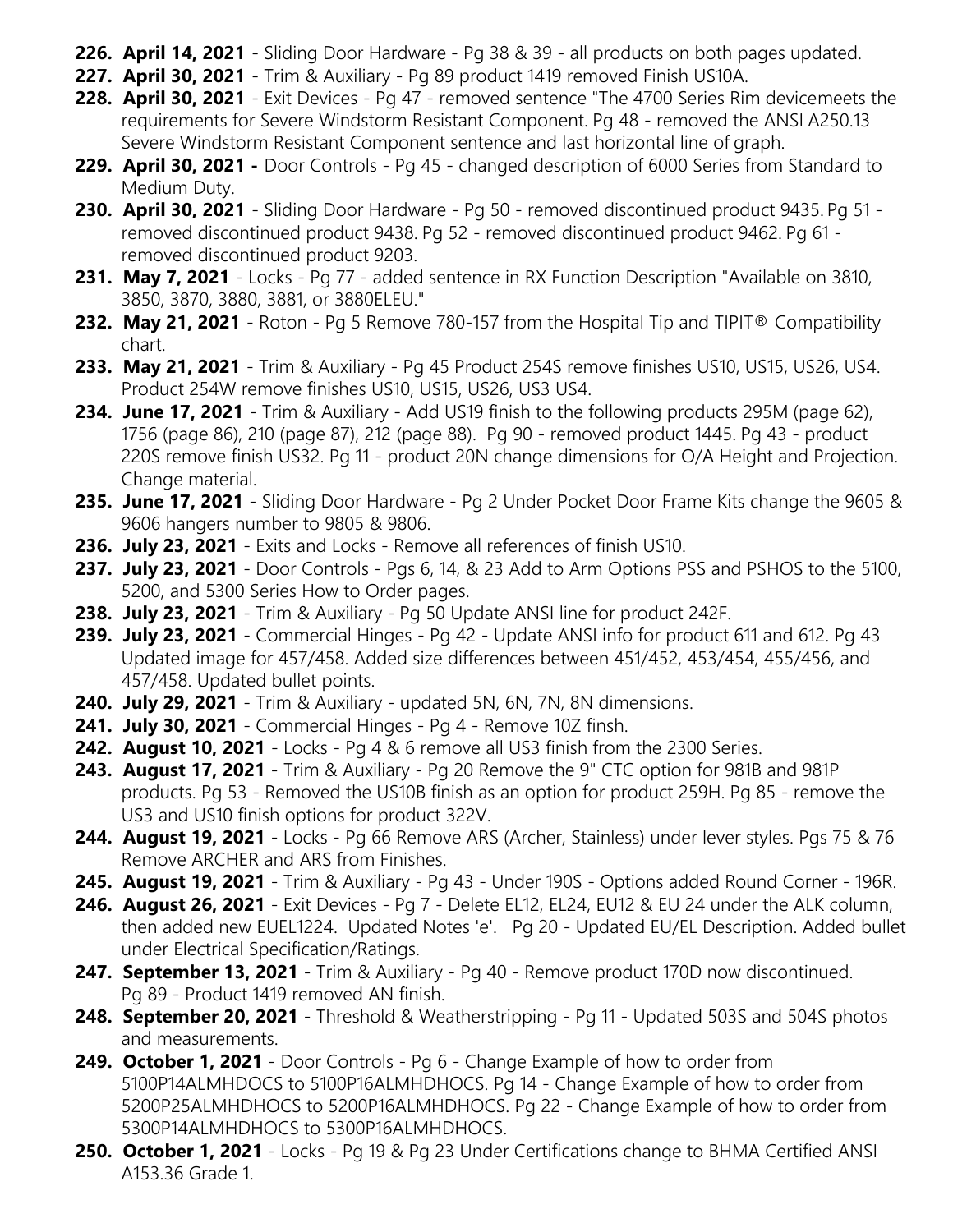- **251. October 8, 2021**  Sliding Door Hardware Pg 6 cleaned up format issue.
- **252. October 18, 2021**  Commercial Hinges Pg 21 removed the Concealed Air Transfer section.
- **253. October 28, 2021**  Trim & Auxiliary Pg 1 updated TOC and corrected typo. Pg 43 Added superscript 1 for products 190S and 220S. Pg 88 - Updated the finishes offered for product 1414.
- **254. November 8, 2021**  Locks Pg 98-103 Updated Master Keying Form.
- **255. November 9, 2021** Locks Pg 41 & 42 Temporarily remove US26D finish from current 34K Series offering.
- **256. November 10, 2021**  Sliding Door Hardware Pg 9 Replace images for parts 9679, 9680, and 9610.
- **257. November 10, 2021**  Threshold & Weatherstripping Pg 22 Removed product 727 from offering.
- **258. November 17, 2021**  Trim & Auxiliary Pg 4 Changed Base Metal and BHMA Number for US19. Pg 59 - product 282D updated line "Priced as each and sold in increments of two".
- **259. November 19, 2021 -** Sliding Door Hardware Pg 9 updated images for 9679 and 9680. Pg 11

- updated images for 9679 and 9680. Pg 63 - updated image for 9680.

- **260. November 19, 2021** Threshold & Weatherstrip Pg 6 removed discontinued product 414S.
- **261. December 13, 2021**  Roton Pg 14 Removed "NOTE: These locations are for concealed hinges only."
- **262. December 13, 2021**  Commercial Hinges Pg 4 Removed 10Z and antique bronze from Finish List.
- **263. January 12, 2022** Trim & Auxiliary Pg 14 Products 910P/B and 915P/B under Materials revise Stainless Steel Tubing to 316 Stainless Steel Tubing. Pg 74 - Product 9882 removed US4 from offering.
- **264. January 19, 2022**  Trim & Auxiliary Pg 55 & 56 Products 327F & 328F Remove US10 and US26 from offering.
- **265. February 17, 2022** Trim & Auxiliary Pg 19 Products 975P and 975B update projection measurement. Pg 75 - Products 336B & 336K update material thickness. Pg 76 - Products 336N & 336P update material thickness.
- **266. February 17, 2022 -** Sliding Door Hardware Pgs 53-57 remove discontinued Conestoga products. Pg 1 - Update TOC.
- **267. March 4, 2022**  Trim & Auxiliary Pg 6 Product 4 Pull adjust US32D finish. Pg 74 Product 9882 remove US10 finish from offering.
- **268. March 4, 2022** Locks Pg 60 Add function 96 to the 3700 Series How to Order Chart.
- **269. March 4, 2022**  Threshold & Weatherstripping Pg 12 Product 435S corrected the mm size.
- **270. March 11, 2022**  Electrified Pg 8 Product 2930 added note re: use of power regulator with strike. Pg 15 - Product 2941 - updated image, removed Accessories section. Changed lock dimension height. Pg 16 - Product 2942 - updated image, removed Accessories section.
- **271. March 11, 2022**  Threshold & Weather stripping Pg 36 Products 751S & 772S remove the 'V' option under inserts.
- **272. March 11, 2022**  Exit Devices Pg 35 changed Notes to numerical from alphabetical.
- **273. April 1, 2022**  Roton Pg 17 Removed discontinued product 500-200. Pg 4, 5, 8 & 39 remove all references of discontinued product 780-211HD. Pg 5, 6, 8 & 40 - remove all references to discontinued product 780-213HD.
- **274. April 1, 2022 -** Locks Pg 40-44 remove all references to discontinued 34K Series.
- **275. April 19, 2022**  Roton® Updated fasteners for all products.
- **276. April 19, 2022 -** Exit Devices Pg 35 4600 Series Trim How to Order chart, change NL function from (not available for 3" doors) to (1-3/4" thick doors only). Added an additional statement to Note 3 regarding use of extra 1/4" blocking ring with IC Core 7-pin cylinders. Pg 43 - 46NL added note regarding "Use an extra 1/4" blocking ring with IC Core cylinder."
- **277. April 19, 2022**  Trim & Auxiliary Pg 62 product 295M remove US10 finish from offering.